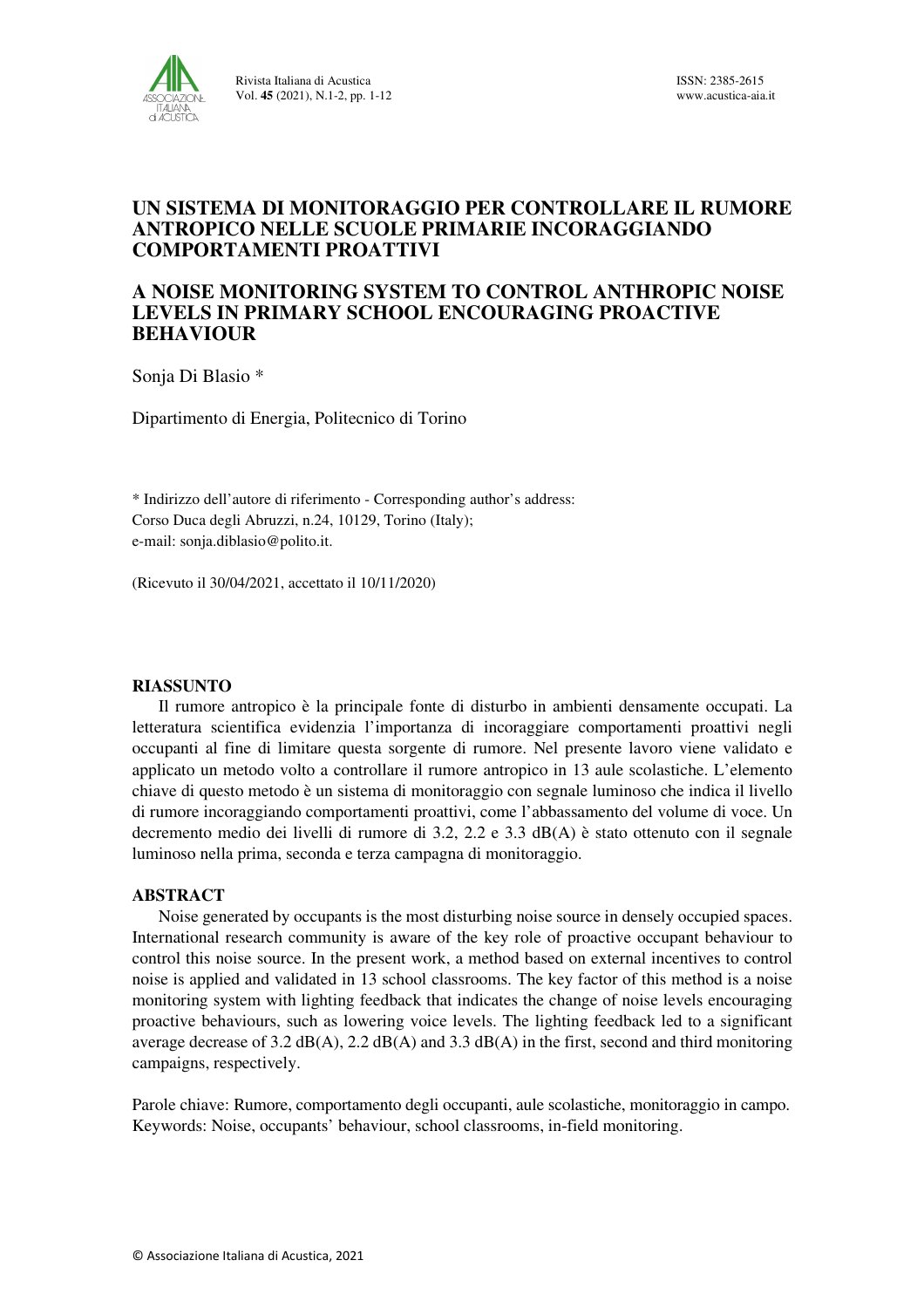## **1 Introduzione**

Noise generated by occupants is largely perceived as the most disturbing noise source in densely occupied environments, such as classrooms [1-3], open-plan offices [4-8], hospitals [9,10] and urban spaces [11-15], causing negative effects on annoyance, performance as well as health and well-being.

Focusing on schools, it is largely known that classroom acoustics may generate challenging environments for both students and teachers, as it influences students' performance [16], speech intelligibility [2], and the vocal effort made by teachers in order to improve intelligibility under noisy condition [17]. A good acoustic environment depends on a combination of factors, such as noise levels, talker-to-listener distance and reverberation. In Italian classrooms average background noise levels ranging from 50  $dB(A)$  to 53  $dB(A)$  were measured during traditional lessons, i.e. when the teacher faced the students [17]. While higher background noise level values – of around 56 dB(A) – were measured during the entire lessons (around 4 h), i.e. a lesson characterized by different types of teaching activities [18]. On the basis of a survey conducted in primary and secondary schools, occupants' behaviour affects acoustic quality in classrooms: higher background noise levels are mainly generated by students' activities, such as talking and moving around the classroom [1, 2].

Research on occupants' behaviour is continuously growing in the energy and building academic communities since it is well known that the interaction of occupants with building systems tends to influence the building energy demand as well as the indoor environment [19]. The behaviour of occupants can also affect the acoustic conditions of environments. For example, noise generated by occupants is largely perceived as the most disturbing noise source in densely occupied environments. In this context, researchers are committed to promoting strategies aimed at motivating the engagement and behavioural changes of people to cope with noise generated by occupants, for example by promoting ICT-based solutions, subjective surveys, awareness campaigns, media communication and lighting feedback systems [10-12]. These latter consist of a system that alternate green, yellow and red colours, according to changes in noise levels in an environment. These systems are already available on the market, however, their adoption is still limited and their ability to reduce noise encouraging proactive behaviour, such as voice lowering or room switching, is not generally understood, in particular over a long-term period.

In Prakash et al. 2011 [20] a lighting feedback system was used in 10 classrooms for a fortnight. In the subjective investigation, students, teachers and the management area perceived a reduction in the noise levels after the installation of the lighting feedback, as well as an overall improvement of the learning environment. In three primary classes over a period of 36 hours, Van Tonder et al. 2016 [21] obtained that a lighting feedback [22] led to a significant decrease in the average noise levels, equal to  $1.4$  dB(A), comparing the recording periods without and with lighting feedback.

In the present study, a method based on external incentives to control noise is validated in real environments. The key factor of this method is a noise monitoring system with lighting feedback, named SEM (Speech and Sound SEMaphore). The overall aims of the study are: 1) to identify the key factors that make the SEM device different from other devices available on the market and describe the SEM prototypes; 2) to validate the SEM device in primary school classrooms and open-plan offices, adopted as test benches, however a focus on the first ones is only reported in this manuscript; 3) to evaluate how teachers perceive the presence of SEM device as an educational tool.

## **2 The noise monitoring system with lighting feedback**

The SEM device has been developed and patented at Politecnico di Torino. A key difference of SEM against the competitors is the capability to adapt the lighting feedback based on the actual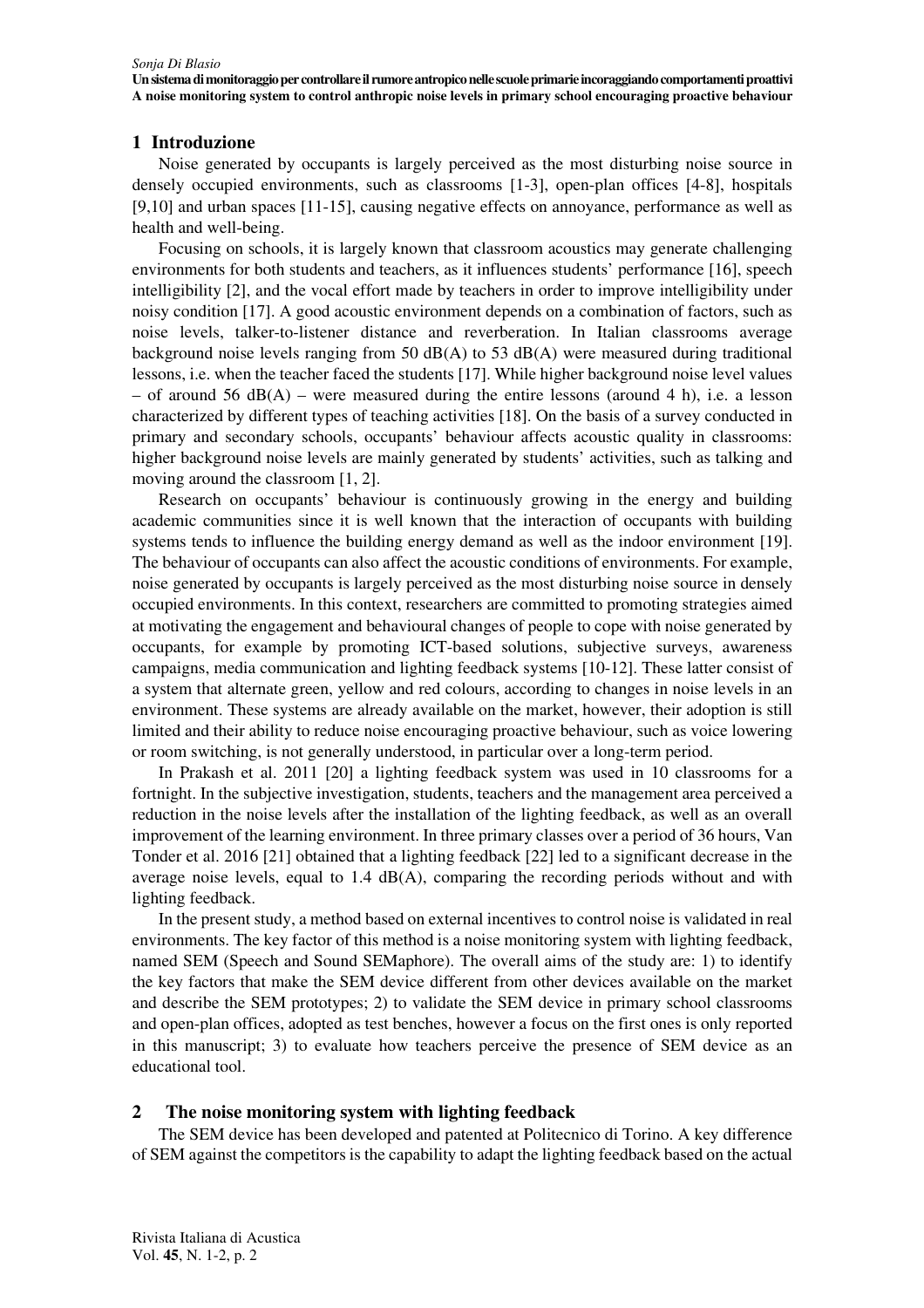environmental conditions: the colours range from green to yellow and red, led by an adaptive algorithm which does not rely on pre-set limits of sound levels, but links human perception related noticeable variation of Sound Pressure Level (SPL) [23]. The adaptive algorithm is based on the difference between statistical sound levels A-weighted  $(L_{AX})$  selected according to the intended use of the space. Two versions of algorithm have been developed to best suit the installation environment. The algorithm used in classrooms has been largely validated in the present study. While the algorithm used in open-plan office has been tested during a pilot study performed in a Finnish open-plan office, thus some additional tuning is necessary. Two prototype versions of SEM have been used. The Alpha prototype, applied in classrooms, is a totem based on a transparent panel enlightened by a coloured through‐light beam [24]. The device is equipped with a class 2 Sound Level Meter device (ISO-TECH SLM 52N). Data are given in input to the algorithm which, in turn, provides information to a microcontroller board that controls the lighting feedback. Several weaknesses emerged during the validation of the Alpha prototype, for example the lack of flexibility and adaptability caused by physical structure and expensive core components. These weaknesses could seriously jeopardize the large-scale deployment of the SEM device, therefore a Beta prototype has been developed with the clear purpose of designing a lowcost and scalable noise monitoring system for its adaptation in large-scale application. It consists of a small table device with a through-light band, a low-cost electret condenser microphone and a microcontroller board, which wirelessly transfers data to a central server. The calibration by comparison in laboratory and validation in-field has been performed to make the Beta prototype able to measure reliable SPL compared to a class 1 Sound Level Meter and to evaluate its accuracy in the measurements, respectively. The two prototypes are shown in Figure 1.



Figure 1 - Diagrammatic representation of Alpha and Beta prototypes, their hardware components and physical dimensions. – Rappresentazione schematica del prototipo Alpha e Beta con indicazione delle componenti hardware e delle dimensioni.

# **3 Application of the SEM device**

# **3.1 Long-term monitoring campaigns in primary school classrooms**

The long-term monitoring campaigns have been performed over 3-school years from 2015- 2016 to 2017-2018 in a primary school in Turin (Italy). Objective data on background noise levels has been gathered in the three monitorings. Motivational methods have been introduced in the second and third monitoring campaigns, while the administration of a questionnaire and voice monitoring were performed only in the last monitoring campaign. The results of motivational methods and voice monitoring campaign will not be reported in this manuscript.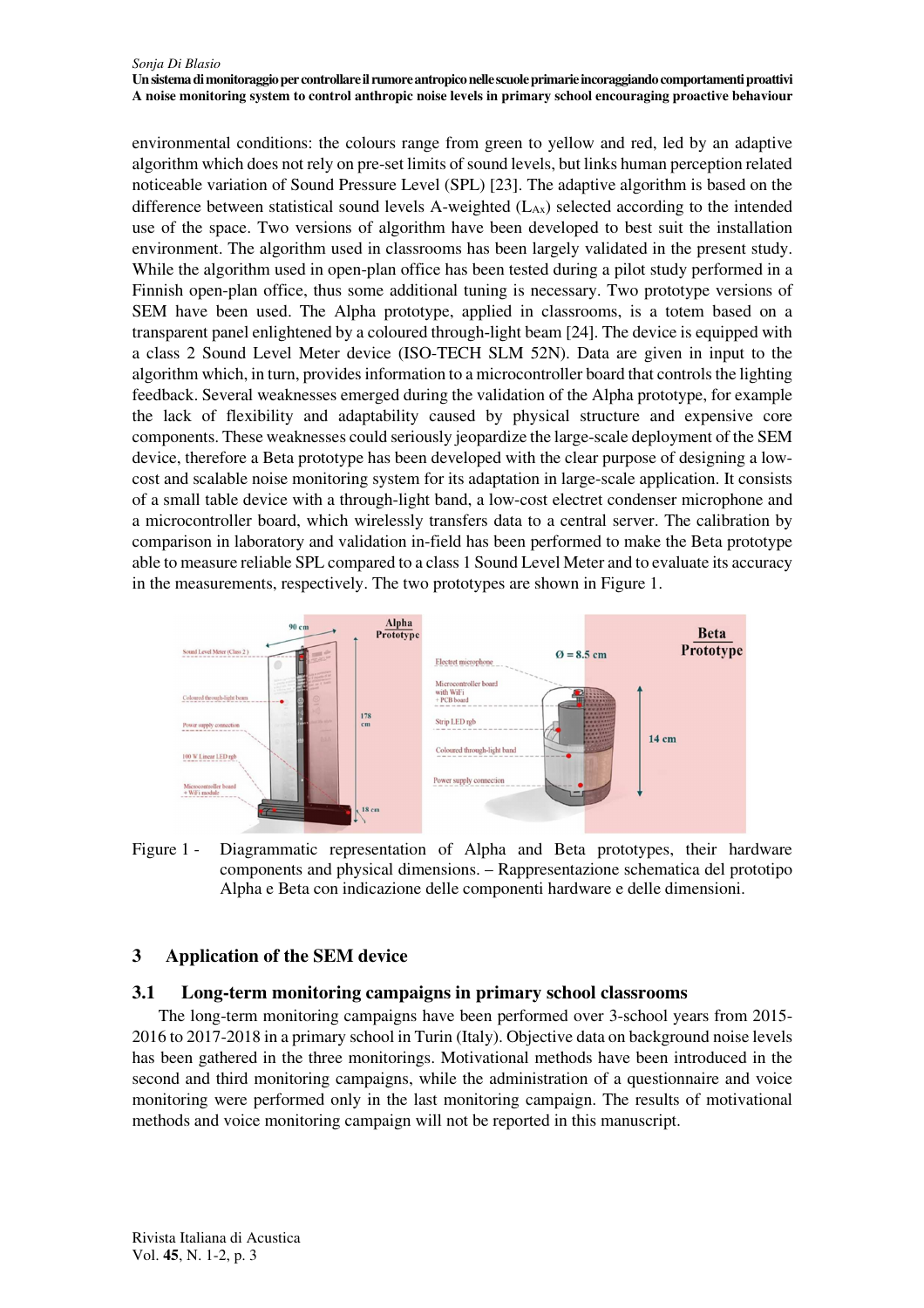## **3.1.1 Long-term monitoring campaigns in primary school classrooms**

The long-term monitoring campaigns involved a primary school dated back to the 1900 and placed in a residential area of Turin (Italy). The classrooms either faced a road with low traffic or the internal courtyard, thus the external noise is not a main source of disturbance. The geometry and materials are similar among the classrooms, which are acoustically treated through perforated plasterboard tiles with air gap from the walls (Figure 2a). The mean reverberation time was 0.9 s and 0.6 s in unoccupied and occupied conditions, respectively, in the mid-frequency range according to [25].



Figure 2 - Primary school (Torino): a) internal view of a type class; b) an example of long-term monitoring in a classroom during P2 with the lighting of SEM was switched on. – Scuola Primaria (Torino): a) vista interna di una classe tipo; b) un esempio di monitoraggio in una classe durante la fase P2 con il segnale luminoso di SEM acceso.

## **3.1.2 Procedure and data processing**

Each campaign has been split in 2 phases distinguished by the absence/presence of the lighting feedback of SEM. In phase 1 (P1) the lighting feedback was switched off and pupils were unaware of the ongoing monitoring to be not influenced by an a-priori information. While, in phase 2 (P2) the lighting feedback was switched on and pupils were aware of the ongoing monitoring, indeed an information campaign was performed by researchers during the first day of this phase to explain the change of the coloured lighting feedback in relations to noise levels produced by pupils themselves. The background noise levels were recorded in both phases through the SEM device. Teachers were invited to switch off/on the prototypes and to note the information in a daily logbook to gather independent variables, such as type of activity and the respective timeslot, own name, number of pupils, day of week and possible noise events coming from outside the classroom.

In addition to the SEM technology, a motivational method based on a constant feedback and/or game-based challenge was applied to promote a constant interaction between pupils and SEM and, finally, the fulfilment of long-term proactive behaviour. The motivational methods were defined according to 1) studies on teaching methods for motivating students [26, 27]; 2) the tendency to adopt several strategies together to cope with noise [10,12]; and 3) teachers' suggestions. The overall A-weighted background noise level generated by pupils was measured during traditional lessons using the A-weighted level exceeded for 90% of the considered time (LA90 in dB). The latter was considered to be more appropriate for the anthropic background noise estimation in accordance with previous studies on noise associated with people in classrooms [3,16-18,28] and social gathering places [33]. Moreover, the A-weighted percentile level  $L_{A90}$ allows to filter instantaneous noise levels, thus enabling to avoid switching on the red light for instant events, such as door closing or objects falling. The present study has focused on time-slots of traditional lessons, where students sit at their desks and listen to the teacher who is speaking at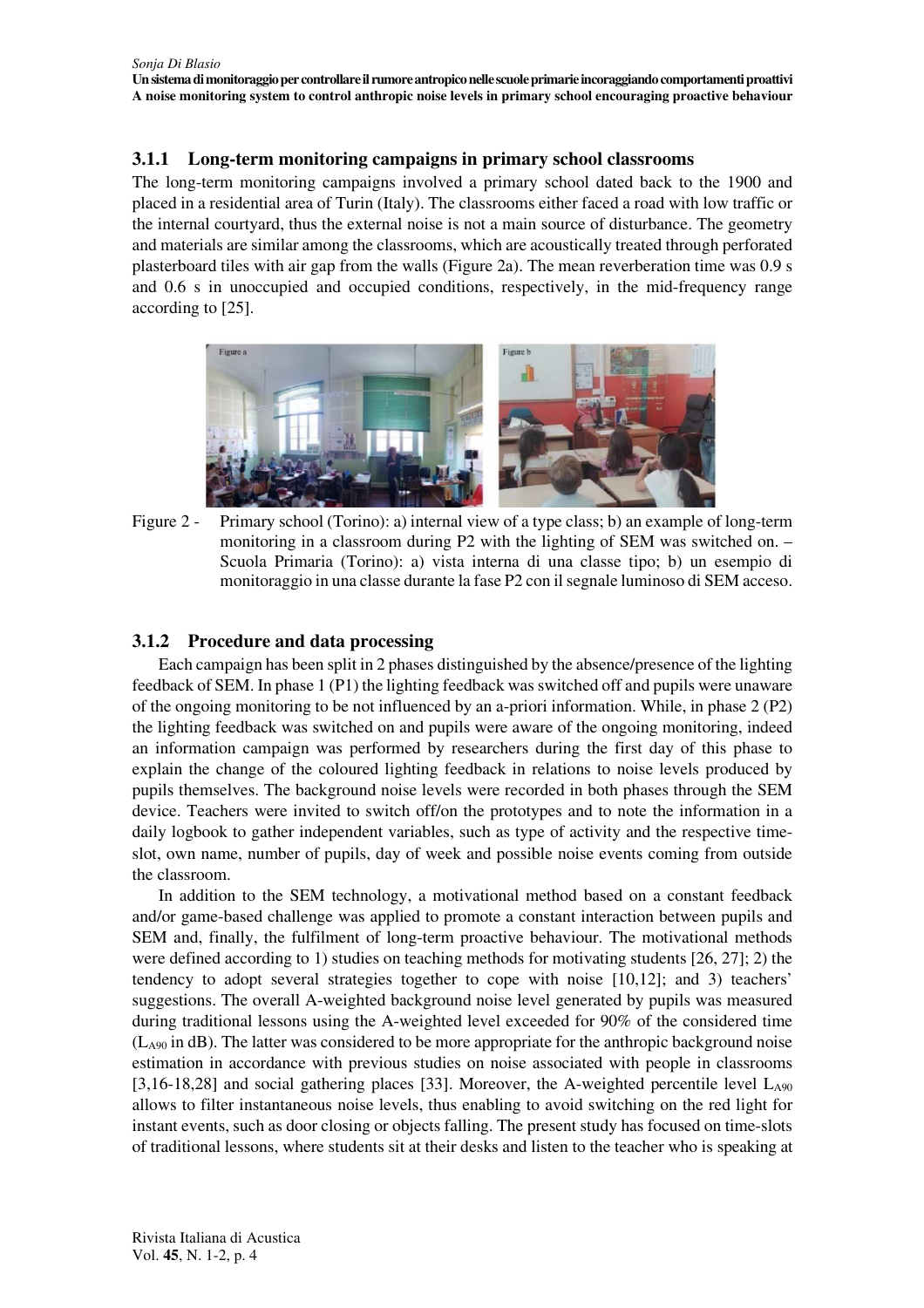at her/his desk or close to the blackboard [17]. Higher cognitive efforts for learning are required for students in these lessons, thus low background noise levels are needed. For this reason, the use of SEM has been preliminary addressed for this type of lesson. The time-slots of lesson (ranged between 30 and 120 min) have been manually selected according to the starting and ending points indicated by teachers in the daily logbook.

# **3.1.3 Subjects and monitoring campaigns**

A total of 13 school classes with 290 pupils (6 to 10 years old) and 23 teachers were involved in the long-term monitoring campaigns. Some teachers were excluded from the present study because they filled in the daily logbook approximately or their teaching method was mainly based on group lessons. The overall duration of the monitoring campaigns has been varied over the years from 6 to 16 weeks. The last week of P2 was excluded for two classes because they were involved in activities out of classroom for most days of the week. The first and second monitoring campaigns were carried out from April to June, while the third one lasted from December to April. Table 1 reports the details of each monitoring campaigns according to classes. The latter are indicated with identification codes, e.g. 2A, that will be used in the whole manuscript.

The daily monitoring period corresponded to the working day of about 8 hours, from 8.30 to 16.30 approximately, and was later filter to remove non-teaching activities, such as pupils' arrival and breaks time. A questionnaire was administrated to 8 teachers in all 5 classes at the end of the third monitoring campaign. The Alpha prototype was located in front of pupils in each classroom (Figure 2b) in order to easily provide the lighting feedback. In the class 4O the tables were organized in small groups, thus leading to poor visibility of the lighting feedback for some students.

|                 | Duration (week)           |                |                 |                          | Number of      |                     |  |
|-----------------|---------------------------|----------------|-----------------|--------------------------|----------------|---------------------|--|
| MC              | SEM off<br>P <sub>1</sub> | SEM on<br>P2   | <b>ID</b> Class | ID Teacher               | teachers       | Number of<br>pupils |  |
| 1 <sup>st</sup> | $\overline{2}$            | 3/4            | 2A              | $\overline{\phantom{a}}$ | $\overline{c}$ | $22 - 25$           |  |
|                 |                           |                | 3B              | ۰                        |                | $21 - 22$           |  |
|                 |                           |                | 4C              | ٠                        | $\overline{c}$ | $20 - 26$           |  |
|                 |                           |                | 5D              |                          |                | $22 - 26$           |  |
| 2 <sup>nd</sup> | $\overline{2}$            | $\overline{4}$ | 1E              | ۰                        | 3              | $16 - 20$           |  |
|                 |                           |                | 2F              |                          | $\overline{2}$ | $20 - 25$           |  |
|                 |                           |                | 3 <sub>G</sub>  |                          | $\overline{c}$ | $16 - 21$           |  |
|                 |                           |                | 4H              |                          | 3              | 19-21               |  |
| 3 <sup>rd</sup> | 6                         | 10             | 1I              | A<br>$\, {\bf B}$        | $\overline{2}$ | 19-24               |  |
|                 |                           |                | 1L              | H                        |                | 18-22               |  |
|                 |                           |                | 2M              | $\mathsf{C}$<br>D        | $\overline{c}$ | $10-13$             |  |
|                 |                           |                | 2N              | G                        |                | $16 - 20$           |  |
|                 |                           |                | 40              | E<br>F                   | $\overline{c}$ | $22 - 26$           |  |

Table 1 - Main characteristics of each monitoring campaign (MC) subdivided according to classes and the duration in weeks of P1 and P2. – Caratteristiche di ogni monitoraggio (MC) e durata della fase P1 e P2 espressa in settimane.

# **3.1.4 Subjective assessments**

In the third monitoring campaign a paper questionnaire was submitted to teachers. It was drawn up according to the questionnaire administrated in [17], and extended to include questions on the use of SEM. A cover letter reported at the beginning of the questionnaire specified its purposes.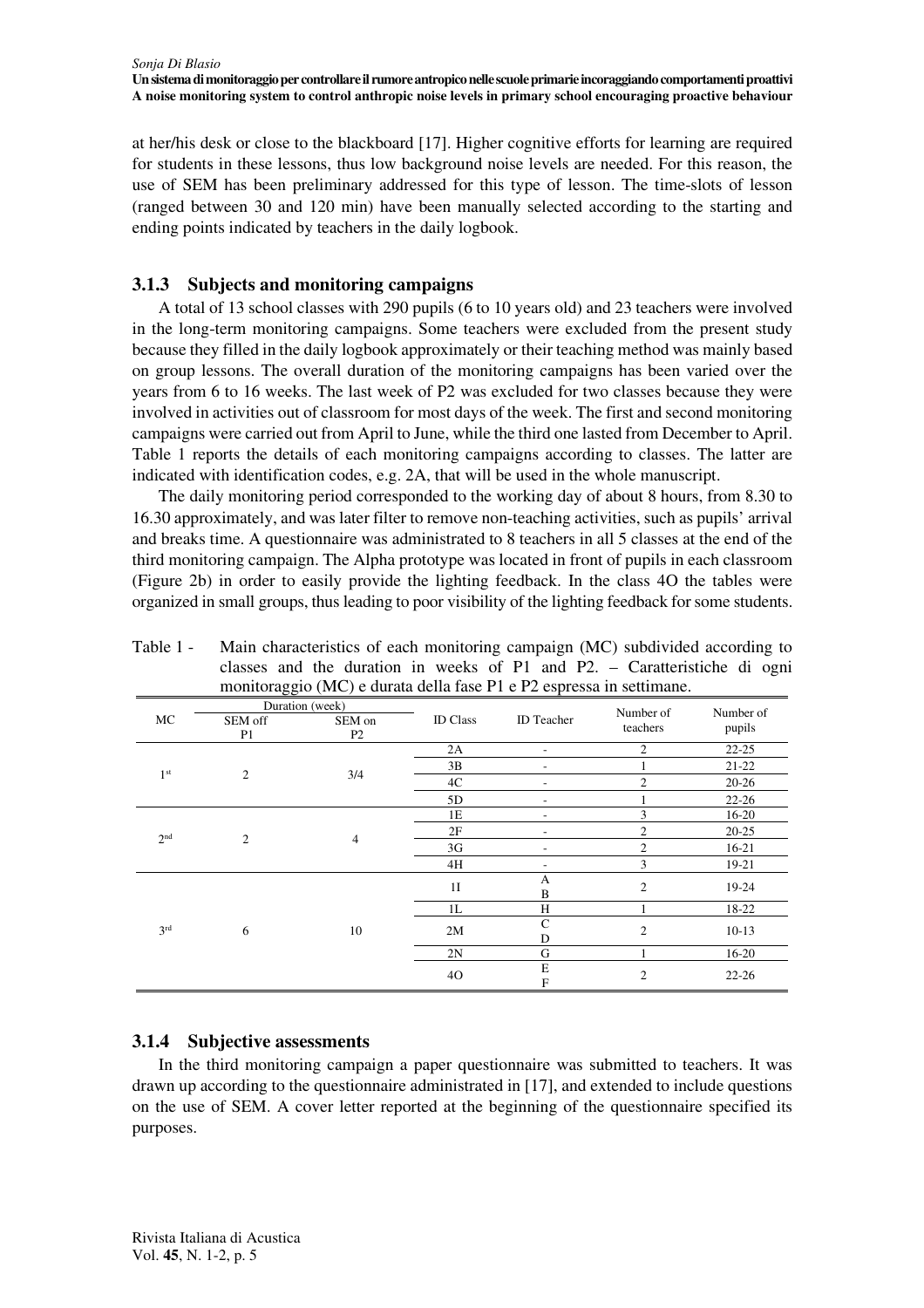The final version was organized in three sections including a total of 24 questions. For each section, the questionnaire investigated: 1) background information, 2) acoustic quality of the classroom and 3) the effectiveness of SEM as an educational tool. The present study is focused on the results of the third section. In this latter, teachers were asked to indicate satisfaction about SEM in terms of noise reduction (Q1), the usefulness of SEM in terms of vocal effort (Q2), attention of pupils to SEM (Q3), long-term improvement of pupils' behaviour (Q4), the usefulness of motivational method (Q5), and the interest in the deploying SEM for noise reduction (Q6). These questions were based on 5-point scale. Open-ended questions and yes/no questions with the option to justify the choice were also used.

## **4 Application of the SEM device**

The statistical analyses of data were performed with MATLAB 2017 and SPSS software. The assumption of normal distribution was assessed through the Shapiro–Wilk test and the boxplots were used for spotting and removing the outliers. Estimates of effect sizes were calculated through Cohen's *d* according to [29-31]. The paired data samples were considered independent in the comparison between the both phases, as long as some variables were different (i.e. daily classroom condition, the contents and activities of the lessons).

In order to evaluate the effect of the SEM lighting feedback on background noise levels, the Mann-Whitney U (MWU) test was applied to investigate the significance of the differences in LA90 occurrences distributions related to two days of P1 and P2 controlling the independent variables (named fixed factors). The manual selection of the pair of independent LA90 occurrences distributions related to two days of P1 and P2, respectively, was performed according to the characteristic of the fixed factors before the MWU test. The unilateral (right-tailed) MWU test was used to verify whether the hypothesis can be accepted: H1:  $M_{off} > M_{on}$  where  $M_{off}$  and  $M_{on}$ are the mean ranks of  $L_{A90}$  occurrences distributions related to the two days of P1 and P2. The pairs of  $L_{A90}$  occurrences distributions characterized by a significant reduction of noise when the lighting feedback is switched on are indicated by the term "improvement". An example of this pair of LA90 occurrences distributions selected according to the fixed variables is reported graphically in [24]. The fixed factors are type of lesson and its time-band, teacher, number of pupils and day of week. These were selected based on previous studies, in which it emerged that the variation of noise levels was related to type of lesson and number of pupils in classroom [3] and the difference in the use of voice level was associated with morning and afternoon working period [17].

In the second part of the analysis, Wilcoxon signed-rank (WSR) test was applied to investigate the significance of the differences in  $L_{A90,mean}$  values between P1 and P2. The pair of  $L_{A90,mean}$ values were considered dependent in order to compare two sets of mean scores where the fixed factors are the same. Indeed, data sample of each class consists of the paired mean values of LA90 occurrences distributions of P1 and P2.

## **5 Results**

## **5.1 Effect of SEM on background noise levels**

The final sample of  $L_{A90}$  occurrences distributions related to P1 and P2 consists of 547 cases. A significant decrease of background noise levels in P2 was obtained for 278 cases – named "improvements" - according to the right-tailed MWU test (*p*-value < 0.05 with 95% confidence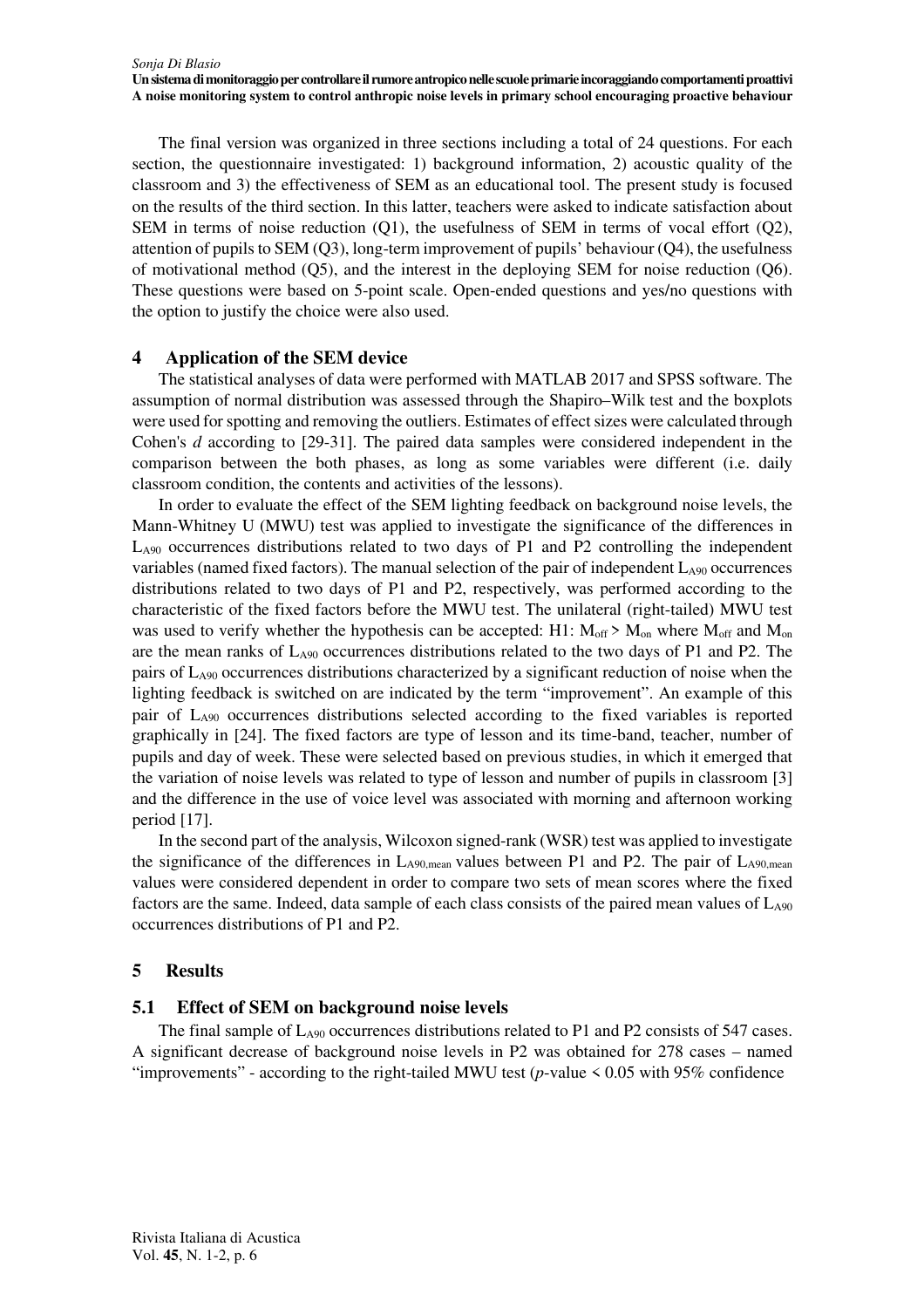interval). In the other 269 cases, background noise levels increased or did not significantly decrease in P2. These cases are indicated by the term "no improvements".

Table 2 shows that the high comparable percentages of "improvements" were found in the first and third monitoring campaigns (53-56%). Conversely, a strongly lower improvement rate (32%) was obtained in the second monitoring campaign.

Table 2 - The average  $L_{A90,\text{mean}}$  values of P1 and P2 related to "improvement" (I) and "no improvement" (NI) groups, respectively, and the differences in the averaged  $L_{A90,mean}$ values between P2 and P1. Two-tailed *p*-values of the differences between the two phases and the effect size *d* are also stated. Statistically significant differences are reported in bold. – I valori medi di  $L_{A90,medio}$  della fase P1 e P2 suddivisi tra i due gruppi: "miglioramenti (I)" e "non miglioramenti (NI)" e la differenza media tra i valori di LA90,medio tra le due fasi. Sono anche indicati i risultati del *p*-values a due code relativi alle differenze tra le due fasi e la dimensione dell'effetto (*d*). Le differenze statisticamente significative sono indicate in grassetto.

|                 |                 |                        |            | $L_{A90,mean}$ |                         |                       |             |                  |
|-----------------|-----------------|------------------------|------------|----------------|-------------------------|-----------------------|-------------|------------------|
| MC              | <b>ID</b> Class | Percentage of I and NI | Group      | <b>SEM</b> off | <b>SEM</b> on           | $\Delta L_{A90,mean}$ | $p$ -value  | $\boldsymbol{d}$ |
|                 |                 |                        |            | Phase 1        | Phase 2                 |                       |             |                  |
| 1 <sup>st</sup> | 2A              | 67%                    | I(10)      | 50.8(2.6)      | 47.6(2.9)               | $-3.2$                | 0.005       | 1.61             |
|                 |                 | 33%                    | NI(5)      | 47.9(2.6)      | 49.3(3.1)               | 1.4                   | <b>NA</b>   | <b>NA</b>        |
|                 | 3B              | 33%                    | I(3)       | 49.3(0.7)      | $\overline{46.7} (0.6)$ | $-2.6$                | NA          | NA               |
|                 |                 | 67%                    | NI(6)      | 47.9(1.6)      | 48.9(1.0)               | 1.0                   | 0.116       | $-1.02$          |
|                 | 4C              | 65%                    | I(12)      | 50.8(1.9)      | 47.5(2.0)               | $-3.3$                | 0.001       | 1.60             |
|                 |                 | 35%                    | NI(7)      | 50.0(1.5)      | 52.7(3.8)               | 2.6                   | 0.063       | $-1.15$          |
|                 | 5D              | 59%                    | I(3)       | 54.1(4.8)      | 51.1(1.9)               | $-2.9$                | NA          | NA               |
|                 |                 | 41%                    | NI(4)      | 49.7 (2.0)     | 50.6(2.2)               | 0.9                   | NA          | NA               |
|                 | Total I         | 56%                    | Average I  | 51.0(2.6)      | 47.9(2.5)               | $-3.2(0.3)$           |             |                  |
|                 | <b>Total NI</b> | 44%                    | Average NI | 48.9(2.0)      | 50.5(3.1)               | 1.6(0.8)              |             |                  |
| 2 <sub>nd</sub> | 1E              | 20%                    | I(2)       | 54.6(0.1)      | 53.1(1.4)               | $-1.5$                | NA          | NA               |
|                 |                 | 80%                    | NI(8)      | 52.3(3.0)      | 53.6(2.4)               | 1.3                   | 0.036       | $-1.23$          |
|                 | 2F              | 24%                    | I(6)       | 53.4(4.2)      | 52.0(4.1)               | $-1.4$                | 0.027       | 1.65             |
|                 |                 | 76%                    | NI(19)     | 51.6(2.1)      | 53.5(2.2)               | 1.8                   | < 0.001     | $-1.50$          |
|                 | 3G              | 58%                    | I(5)       | 57.7(5.2)      | 53.3(1.2)               | $-4.4$                | NA          | NA               |
|                 |                 | 42%                    | NI(5)      | 49.3(0.4)      | 53.0(1.6)               | 3.8                   | <b>NA</b>   | NA               |
|                 | 4H              | 42%                    | I(5)       | 57.4(0.1)      | 55.1(1.9)               | $-2.3$                | NA          | NA               |
|                 |                 | 58%                    | NI(7)      | 54.5(2.9)      | 56.3(3.0)               | 1.8                   | 0.128       | $-0.89$          |
|                 | Total I         | 32%                    | Average I  | 55.6 $(4.1)$   | 53.4(2.9)               | $-2.2(1.4)$           |             |                  |
|                 | <b>Total NI</b> | 68%                    | Average NI | 52.1(2.7)      | 54.0(2.5)               | 1.9(1.1)              |             |                  |
| 3 <sup>rd</sup> | 1I              | 64%                    | I(65)      | 57.7(2.4)      | 54.3(2.7)               | $-3.4$                | < 0.001     | 1.56             |
|                 |                 | 36%                    | NI(38)     | 54.5 (2.9)     | 56.3(3.0)               | 1.8                   | < 0.001     | $-1.10$          |
|                 | 1L              | 59%                    | I(15)      | 58.4(2.5)      | 54.4(3.0)               | $-4.0$                | 0.001       | 1.59             |
|                 |                 | 41%                    | NI(11)     | 53.7(4.5)      | 58.3 (2.4)              | 4.6                   | 0.004       | $-1.53$          |
|                 | 2M              | 51%                    | I(71)      | 58.0 (3.2)     | 54.5(2.3)               | $-3.5$                | ${}< 0.001$ | 1.56             |
|                 |                 | 49%                    | NI(71)     | 53.4(4.1)      | 55.9(3.8)               | 2.6                   | < 0.001     | $-1.42$          |
|                 | 2N              | 56%                    | I(45)      | 53.6(2.6)      | 50.1(1.0)               | $-3.6$                | < 0.001     | 1.55             |
|                 |                 | 44%                    | NI(30)     | 51.3(2.5)      | 52.9(3.6)               | 1.6                   | 0.001       | $-0.93$          |
|                 | 40              | 41%                    | I(36)      | 57.5(2.4)      | 54.6(2.0)               | $-2.9$                | < 0.001     | 1.46             |
|                 |                 | 59%                    | NI(58)     | 54.7(2.7)      | 57.0(2.7)               | 2.2                   | < 0.001     | $-1.11$          |
|                 | Total I         | 53%                    | Average I  | 57.1(1.6)      | 53.8(1.9)               | $-3.3(0.4)$           |             |                  |
|                 | <b>Total NI</b> | 47%                    | Average NI | 53.7(1.6)      | 56.2(2.1)               | 2.5(1.2)              |             |                  |

Note: NA not applicable due to small sample size. The numerosity of the data sample was indicated in the bracket in column "Groups". Standard deviation of the average  $L_{A90,mean}$  values was reported in the brackets.

Table 2 also shows the averaged differences between L<sub>A90,mean</sub> values in P2 and P1 for each class. The significance of such differences is also reported according to the WSR test (*p*-value < 0.05 with 95% confidence interval). The average decrease of  $L_{A90,mean}$  values when the lighting feedback is switched on is about 3.2 dB, 2.2 dB and 3.3 dB in the first, second and third monitoring campaigns, respectively. While, the average increase of  $L_{A90,mean}$  values in P2 is about 1.6, 1.9 and 2.5 dB in the first, second and third monitoring campaigns, respectively.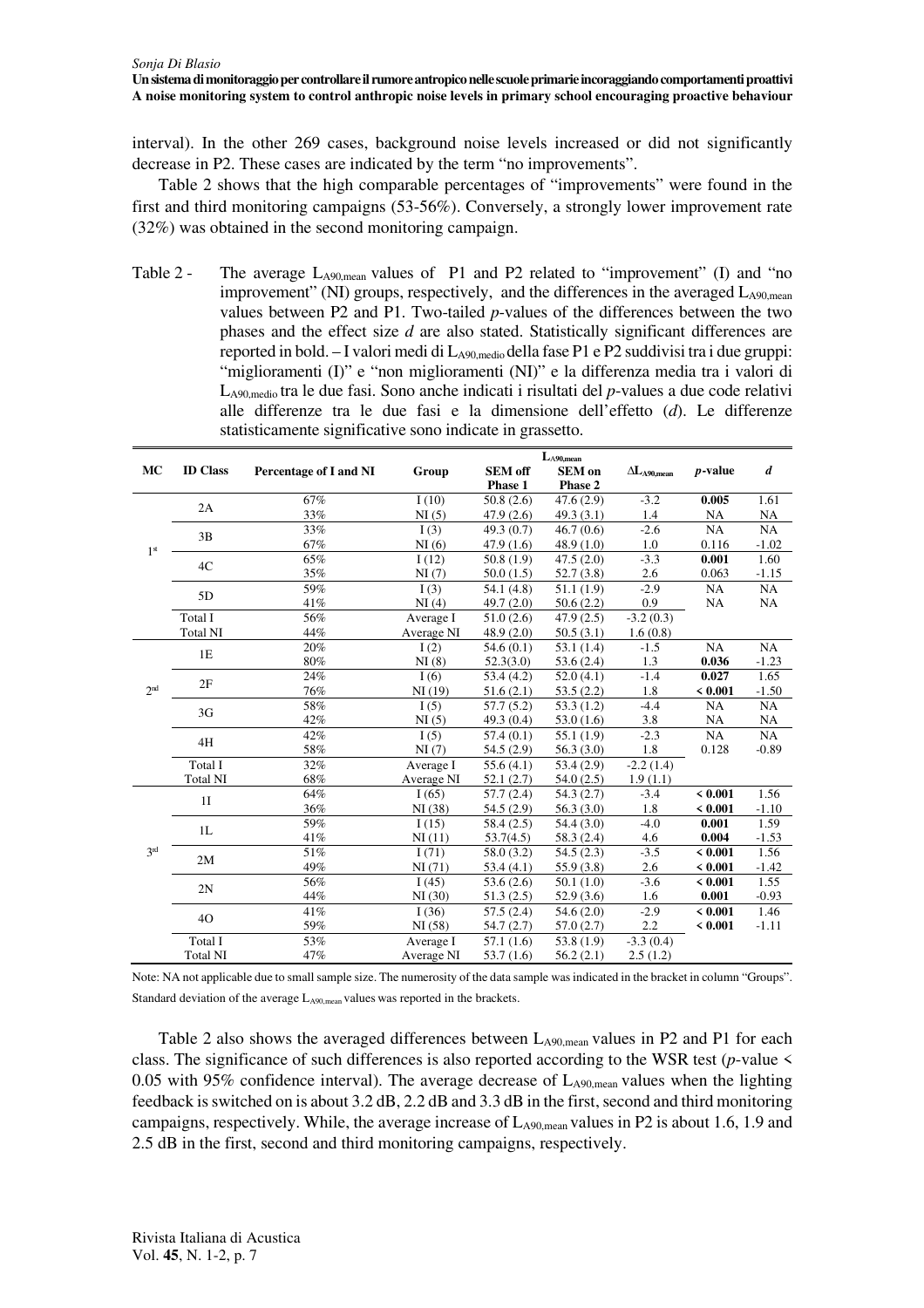Figure 3 shows the distribution of  $L_{A90,mean}$  values for each class related to P1. It can be noted, in the absence of the lighting feedback (P1), the typical background noise levels were higher in the "improvement" group compared to "no improvement" group.



Figure 3 - Boxplots on the distribution of  $L_{A90,mean}$  values for each class related to P1 split into "improvement" and "no improvement" groups. The thick line across the box and the dot indicates the median and mean, respectively. – I box plot rappresentati la distribuzione dei dati di LA90,medio relativi alla fase P1 per ogni classe e per i due gruppi: "miglioramenti" e "non miglioramenti". La linea centrale indica la mediana e il punto il valore medio.

#### **5.2 Effect of SEM on background noise levels**

Figure 4 shows assessments of 8 teachers related to the third section of the questionnaire that aimed at better understanding the effectiveness of SEM as an educational tool.

The good degree of satisfaction with SEM in terms of noise reduction (Q1) was obtained in the majority of classes (1I, 1L, 2N), as the evaluation scores are greater or equal than 4. Conversely, lower satisfaction was perceived by teachers of the class 2M and 4O (score of value 2 and 3). A good and middle level of attention of pupils towards the lighting feedback was perceived by teachers of the classes 1I, 2N, 1L and 2M, as the evaluation scores are greater or equal than 3 (Q3). Conversely, one teacher of the class 4O declared that pupils did not pay attention to the variation of the lighting feedback (score of value 2), justifying the low satisfaction with SEM (Q1). These results suggest a qualitative correlation with objective results: lower decrease of average LA90,mean has been obtained in the class 4O (Table 2). Most of the teachers perceived that pupils became more responsible in changing the voice levels over the entire period in which SEM was switched on (Q4); only teacher C reported the score of value 2. Teachers of the class 4O perceived an improvement in pupils' proactive behaviour over a long-term, despite the level of attention toward the lighting feedback was overall low (Q3). This result could be suggested an increase of pupils' attention over the monitoring thanks to the introduction of motivational method. The effective of the motivational method was also self-reported by teachers in (Q5), indicating that it helps pupils to do well over the long period, instead to obtain proactive behaviour only at the beginning of the monitoring. The majority of teachers are interested in SEM deployment in classrooms, except one teacher in the class 2M (Q6). In particular, teachers of the class 1I and 4O self-reported higher interest, as the evaluation scores are greater or equal than 4. Thus, it could be assumed that the pupils' behavioural change on a long-term could be also encouraged by the great interest of the teachers in the use of this device, in addition to motivational method.

Rivista Italiana di Acustica Vol. **45**, N. 1-2, p. 8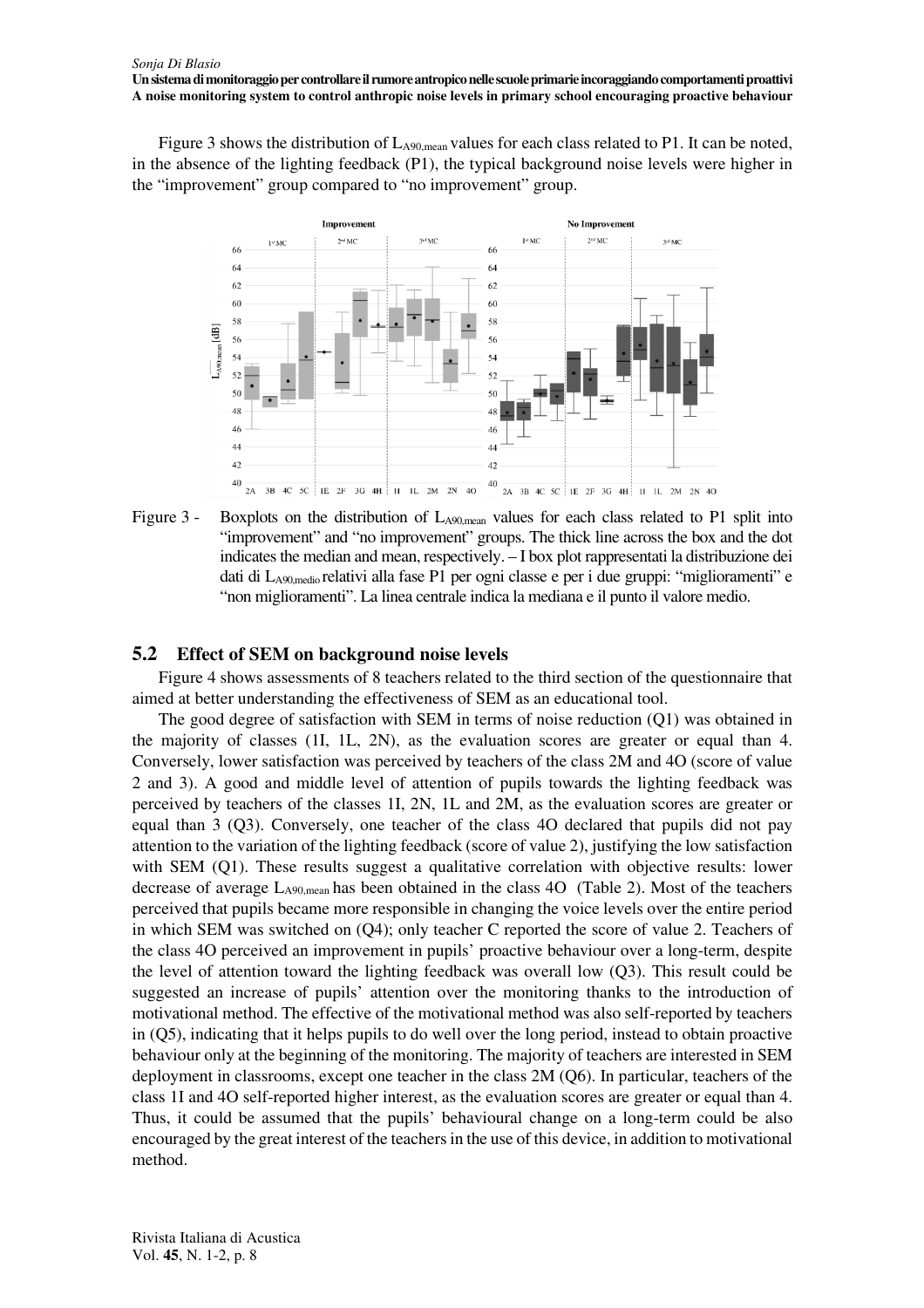

Figure 4 - Responses of each teacher, indicated with capital letters, related to the four questions of section 3 of the questionnaire. The classes are represented by different colours. – Risposte delle insegnanti alla sezione 3 del questionario. Le lettere maiuscole indicano le insegnanti e i colori rappresentano le classi.

#### **6 Discussion**

Background noise levels and acoustic characteristics of classrooms are key factors in the learning and teaching processes. A focus on occupant behaviour is emerging in literature to reduce background noise levels and improve acoustic comfort. However, the tendency to enclose active engagement of teachers and pupils is still on a small scale, thus the present study can be considered an exploratory research that sets the base for future works.

Thirteen classes of a primary school in Turin (Italy), for a total of 290 pupils and 25 teachers, were involved over 3 school years in a long-term monitoring campaign.

Independently from the presence of the lighting feedback, the average background noise levels during traditional lessons ranged from  $48.0 \text{ dB}(A)$  to  $51.9 \text{ dB}(A)$ ,  $52.2 \text{ dB}(A)$  to  $56.5 \text{ dB}(A)$ and 52.3 dB(A) to 57.3 dB(A) in the first, second and third school year respectively. In the first monitoring, background noise levels were similar to the findings related to traditional lessons emerged in [17], that are 50 dB(A) to 53 dB(A). Conversely, the average background noise levels found in the second and third scholastic year were closer to the highest average background noise levels of 56 dB(A) found in [18] where the noise levels were related to the 4 hours lesson composed of different types of lessons. One consideration can be raised by the latter result: lessons were characterized by random noise levels typical of primary school caused by pupils' behaviour.

A significant decrease of background noise levels was obtained when the lighting feedback was switched on for a total of 51% pairs of independent lessons. These decreases emerged when the starting noise conditions were worse, i.e. the background noise levels were highest in the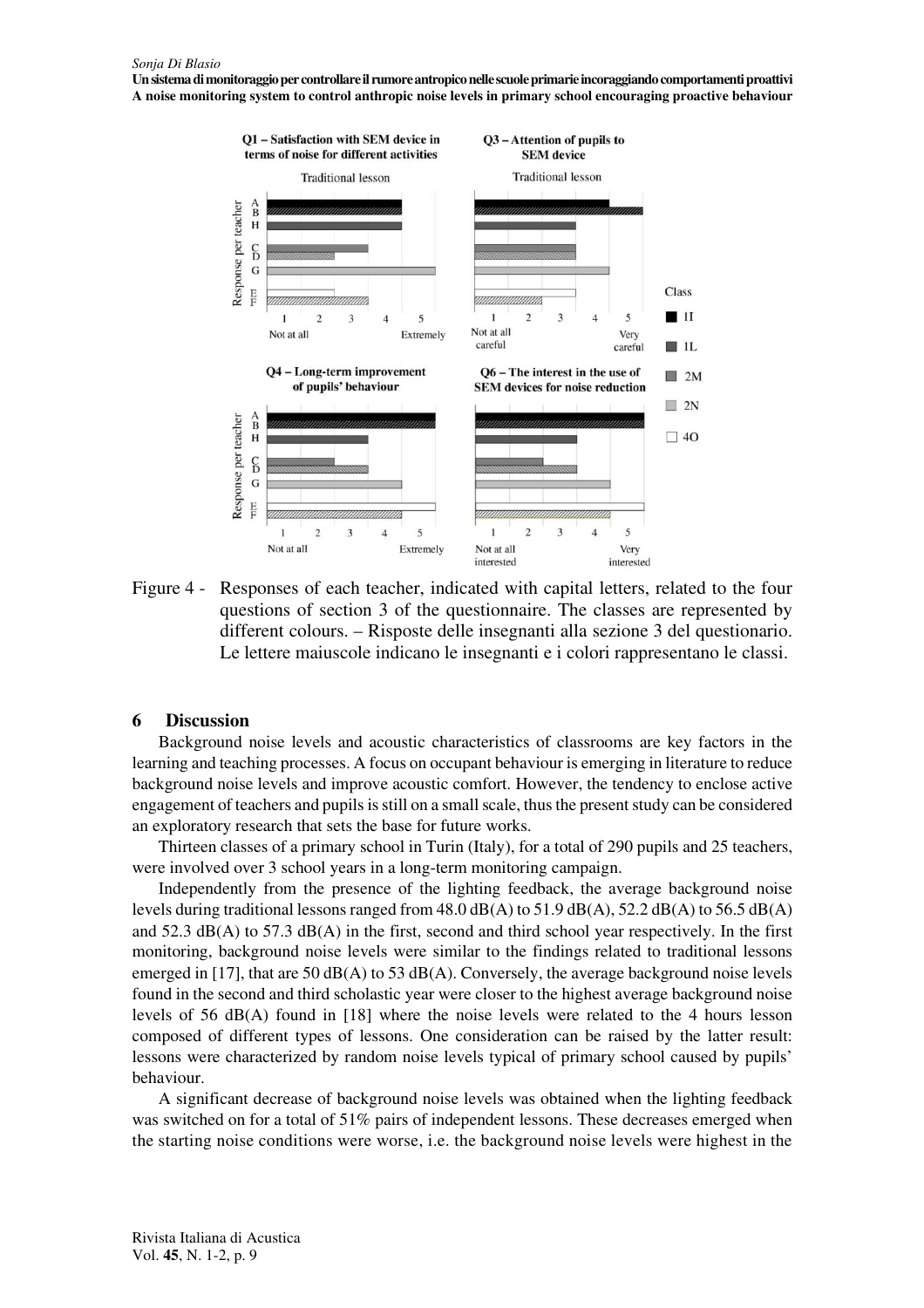absence of the lighting feedback. In the remaining cases (49%), background noise levels increased, or the decrease did not reach a statistically significant level. Several reasons may be hypothesised for this result: for example pupils paid smaller attention towards the lighting feedback because the activities required more interaction between them and teachers. The background noise levels were not extremely annoying to require a behavioural change and the engagement of teachers in deploying the SEM device as educational method. However, the decrease of background noise levels was higher compared to their increase when the lighting feedback was switched on, except in two classes.

The noise reduction generated by more aware behaviour of pupils based on the presence of the SEM devices was perceived by the largest number of teachers, indeed they overall declared to be interested to use it as an educational tool. However, these results cannot be generalized due to the small sample size, and it is not possible to compare them with previous study [20], in which a reduction of noise levels and an improvement on the learning environment were found after the installation of the lighting feedback. Overall, some qualitative considerations arose in the present study by the subjective assessments and the discussion between researcheres and teachers. In the class 1I, where teachers were strongly committed in deploying the SEM device as educational tool, a high decrease ( $\Delta L_{A90,mean} = 3.4$  dB) and a low increase ( $\Delta L_{A90,mean} = 1.8$  dB) of background noise level was found in the presence of the lighting feedback. Moreover, the poor visibility caused by table layout in small groups used in the fourth-grade class seems to be the crucial factor in the lower level of pupils' attention towards the SEM lighting feedback and, consequently, in the noise reduction ( $\Delta_{LA90,mean}$  = 2.9 dB).

## **Conclusions**

This study explored the abilities of a noise monitoring system with lighting feedback (Speech and Sound SEMaphore) in reducing background noise levels in primary classrooms encouraging pupils' behavioural change. It can be concluded that the activation of the lighting feedback led to a statistically significant average decrease in the first, second and third monitoring campaigns, respectively, for a total of 51% pairs of independent lessons. These decreases emerge when the starting noise conditions are worse, i.e. the background noise levels are highest in the absence of the lighting feedback. In the other pairs of independent lessons (49%), background noise levels increase or do not significantly decrease in the presence of the lighting feedback. However, these increases are lower compared to the decreases of background noise levels when the lighting feedback is switched on. Use of a noise monitoring device with lighting feedback could be a useful education tools to 1) support pupils to control their behaviour during lessons; 2) help teachers to real-time adapt their voice level to noise conditions; and 3) raise awareness of school community on the impact of behavioural changes on improvement acoustic comfort. However, the control of noise levels based on encouraging proactive behaviour remains a challenging task that requires great effort due to the influence of cultural factors, various teaching methods and the need of proactive engagement of teachers in deploying innovative strategies.

## **References**

- [1] Astolfi, A. and Pellerey, F. (2008). Subjective and objective assessment of acoustical and overall environmental quality in secondary school classrooms. The Journal of the Acoustical Society of America, 123(1), pp. 163–173.
- [2] Astolfi, A., Bottalico, P. and Barbato, G. (2012). Subjective and objective speech intelligibility investigations in primary school classrooms. The Journal of the Acoustical Society of America, 131(1), pp. 247–257.
- [3] Shield, B. and Dockrell, J.E. (2004). External and internal noise surveys of London primary schools. The Journal of the Acoustical Society of America, 115(2), pp. 730–738.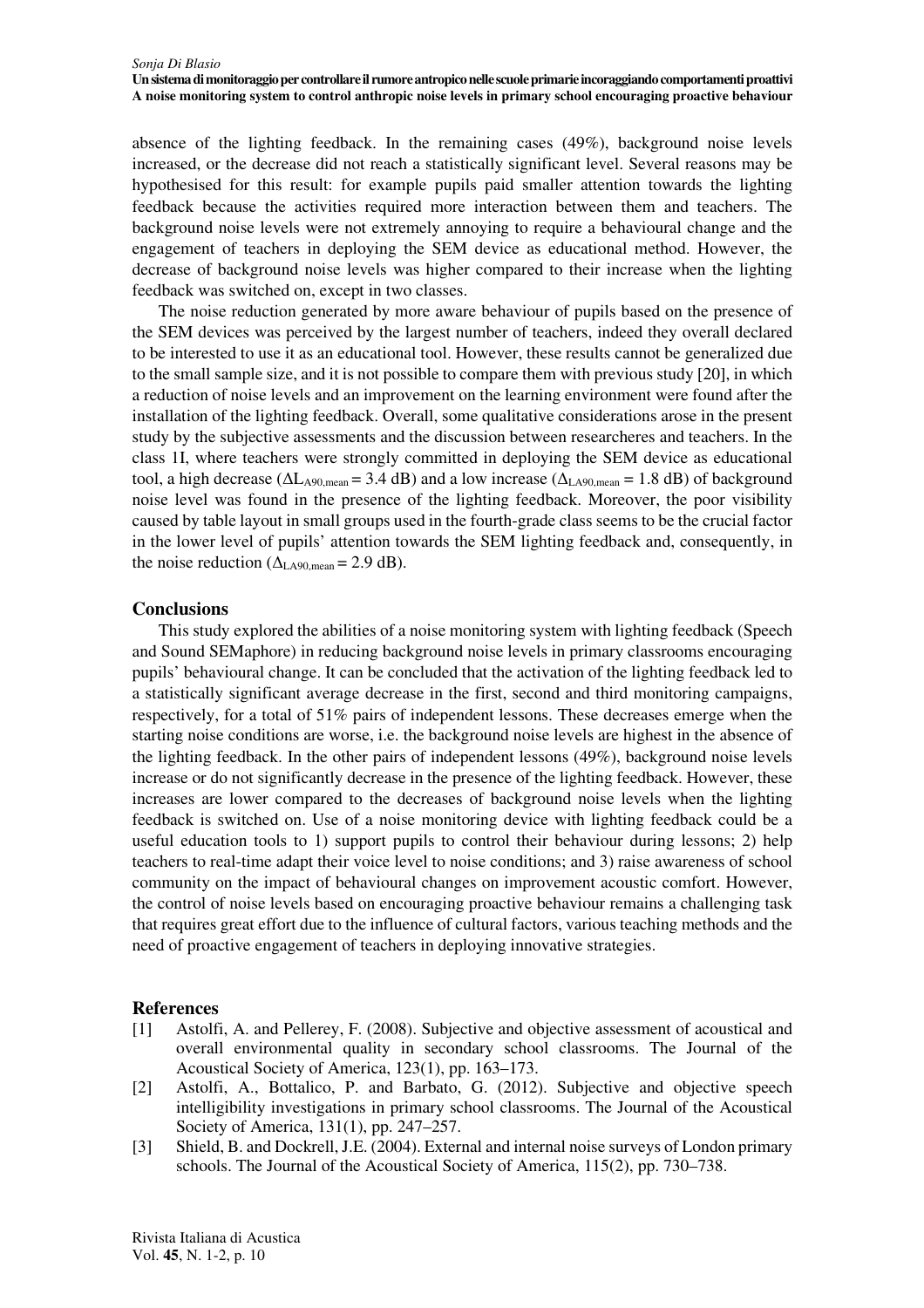- [4] Banbury, S.P. and Berry, D.C. (2005). Office noise and employee concentration: Identifying causes of disruption and potential improvements. Ergonomics, 48(1), pp. 25-37.
- [5] Hedge, A. (1982). The open-plan office: A Systematic Investigation of Employee Reactions to Their Work Environment. Environment and Behavior, 14(5), pp. 519–542.
- [6] Kaarlela-Tuomaala, A., Helenius, R., Keskinen, E. and Hongisto, V. (2009). Effects of acoustic environment on work in private office rooms and open-plan offices - Longitudinal study during relocation. Ergonomics, 52(11), pp. 1423–1444.
- [7] Pierrette, M., Parizet, E., Chevret, P., Chatillon, J. (2015). Noise effect on comfort in openspace offices: development of an assessment questionnaire. Ergonomics, 58(1), pp.96-106.
- [8] Di Blasio, S.; Shtrepi, L.; Puglisi, G.E.; Astolfi, A. (2019). A cross-sectional survey on the impact of irrelevant speech noise on annoyance, mental health and well-being, performance and occupants behavior in shared and open-plan offices. Int. J. Environ. Res. Public Health., 16(2). pii: E280.
- [9] Currie, K., Ruddy A., Mohammed T. (2014). Improving the Patient Experience: Reducing Avoidable Noise at Night. Improving the Patient Experience: Reducing Avoidable Noise at Night Service Development Project. Glasgow Caledonian University, NHS Greater Glasgow and Clyde.
- [10] Brown, J., Fawzi, W., Shah, A., Joyce, M., Holt, G., McCarthy, C., Stevenson, C., et al. (2016). Low stimulus environments: reducing noise levels in continuing care. BMJ Quality Improvement Reports, 5(1), p. u207447.w4214.
- [11] Maffei, L., Masullo, M., Toma, R.A., Ciaburro, G. and Firat, H.B. (2019). Awaking the awareness of the movida noise on residents: measurements, experiments and modelling. In Proc, of INTER-NOISE 2019, Madrid, Spain, pp. 935-944.
- [12] Asensio, C., Gasco, L., de Arcas, G., López, J. and Alonso, J. (2018) Assessment of Residents' Exposure to Leisure Noise in Málaga (Spain). Environments, 5(12), p. 134.
- [13] Fimiani, F. and Luzzi, S. (2015). Monitoring and reducing noise related to movida: Real cases and smart solutions. 22nd International Congress on Sound and Vibration, ICSV 2015.
- [14] Gallo, E., Ciarlo, E., Santa, M., Sposato, E., Vincent, B. and Halbwachs, Y. (2018). Analysis of leisure noise levels and assessment of policies impact in San Salvario district, Torino (Italy), by low-cost IoT noise monitoring network. InProc. of Euronoise, 27-31 May, Crete, Greece pp. 699–704.
- [15] Ottoz, E., Rizzi, L. and Nastasi, F. (2018). Recreational noise: Impact and costs for annoyed residents in Milan and Turin. Applied Acoustics, 133(September), pp. 173–181.
- [16] Puglisi, G.E., Prato, Sacco T., Astolfi A. (2018). Influence of classroom acoustics on the reading speed: A case study on Italian second-graders. The Journal of the Acoustical Society of America, 144(2), pp. 144–149.
- [17] Bottalico, P. and Astolfi, A. (2012). Investigations into vocal doses and parameters pertaining to primary school teachers in classrooms. The Journal of the Acoustical Society of America, 131(4), pp. 2817–2827.
- [18] Puglisi, G.E., Astolfi, A., Cantor Cutiva, L.C. and Carullo, A. (2017). Four-day-follow-up study on the voice monitoring of primary school teachers: Relationships with conversational task and classroom acoustics. The Journal of the Acoustical Society of America, 141(1), pp. 441–452.
- [19] Masoso, O.T. and Grobler, L.J. (2010). The dark side of occupants' behaviour on building energy use. Energy and Buildings, 42(2), pp. 173–177.
- [20] Prakash, S.G.R., Rangasayee, R. and Jeethendra, P. (2011). Low cost assistive noise level indicator for facilitating the learning environment of school going children with hearing disability in inclusive educational setup. Indian Journal of Science and Technology, 4(11), pp. 1495–1504.
- [21] Van Tonder, J., Woite, N., Strydom, S., Mahomed, F. and Swanepoel, D.W. (2016). Effect of visual feedback on classroom noise levels. South African Journal of Childhood Education, 5(3). Available at: https://doi.org/10.4102/sajce.v5i3.265.